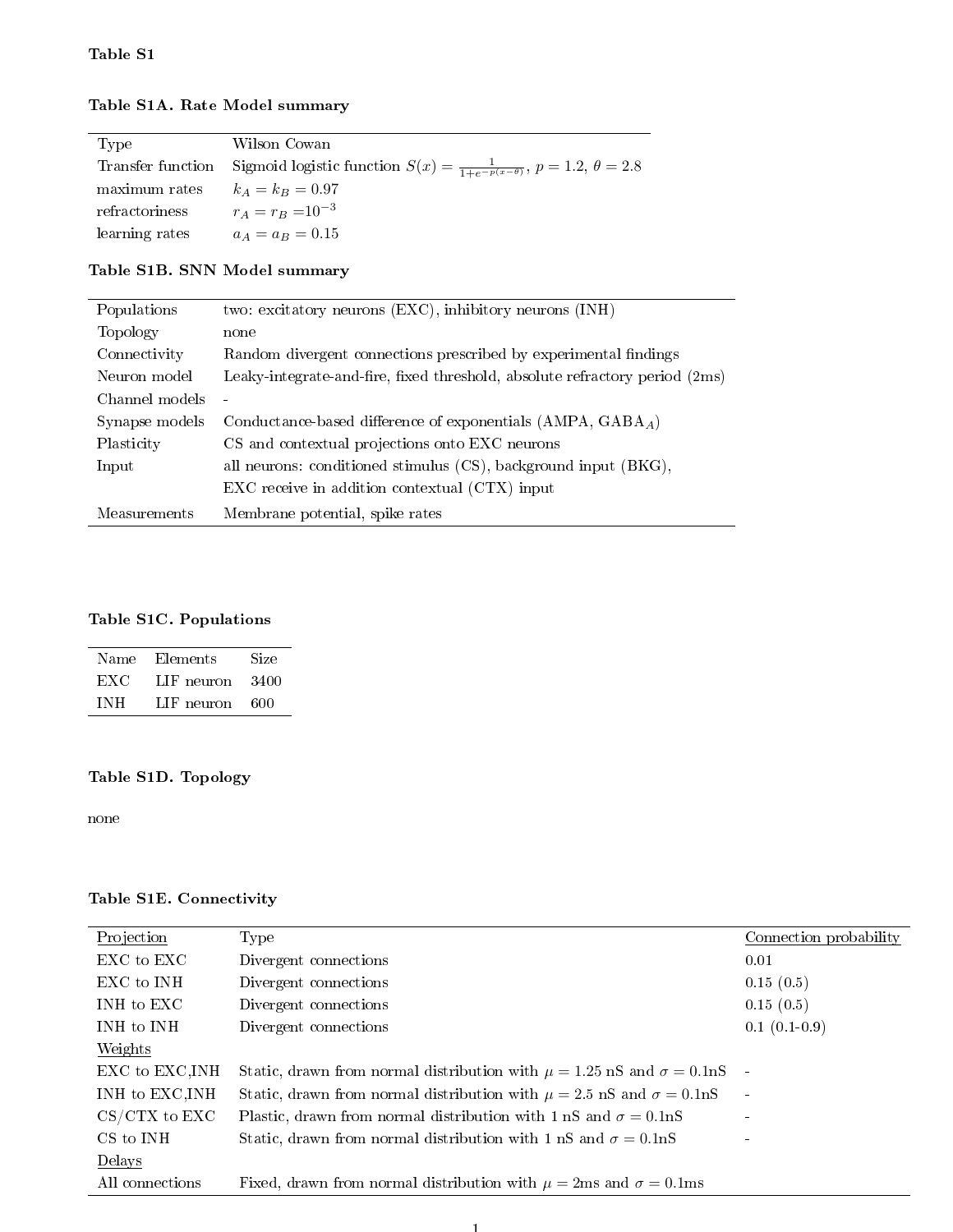### Table S1F. Neuron Model

| Name                  | LIF neuron                                                                     |
|-----------------------|--------------------------------------------------------------------------------|
| Type                  | Leaky integrate-and-fire, conductance based synapses                           |
| Subthreshold dynamics | $\tau_m \frac{dV}{dt} = (E_0 - V) + g_{ex}(E_{ex} - V) + g_{inh}(E_{inh} - V)$ |
|                       | If $V(t-) < \theta \wedge V(t+) > \theta$ ,                                    |
|                       | 1. set $t^* = t$                                                               |
| Spiking               | 2. emit spike with time-stamp $t^*$                                            |
|                       | 3. reset $V(t) = E_K$                                                          |
|                       | 4. clamp $V(t)$ for 2 ms                                                       |

### Table S1G. Synapse Models

| $q(t) =$<br>$t_1/\tau_1 = -t_{max}$<br>$K = +$ |
|------------------------------------------------|
|                                                |

# Table S1H. Plasticity

| Description | Phenomenological rule of synaptic weight modification                                                                          |
|-------------|--------------------------------------------------------------------------------------------------------------------------------|
| Update rule | $w_+ = w_- + \alpha_1 h m \,  w_{max} - w_-  c$ , if h > 0<br>$w_+ = w_- - \alpha_2 m \left  w_{min} - w_- \right  c$ , if h=0 |
| Variables   | $\dot{c} = -\frac{c}{\tau_c} + A \,\delta(t_{pre})$<br>$\dot{h} = -\frac{h}{\tau_b} + B \,\delta(t_{pre})$                     |
|             | m: (non-specific) neuromodulator                                                                                               |
|             | $m=1$ : neuromodulator present                                                                                                 |
| Parameters  | $m=0$ : neuromodulator absent                                                                                                  |
|             | learning rates $a_1 = a_2 = 16 * 10^{-4}$                                                                                      |
|             | $(w_{max} - w_{-})$ : step-size increase                                                                                       |

### Table S1I. Input

| Type           | Description                                                                               |
|----------------|-------------------------------------------------------------------------------------------|
| CS to EXC/INH  | One Poisson generator per neuron in EXC and INH, phasic drive: 50ms, spiking rate: 500 Hz |
| CTX to EXC/INH | One Poisson generator per neuron in EXC, tonic drive, spiking rate: 300 Hz                |
| BKG to EXC     | Current injection: $DC = 330 \text{ pA}$ , $AC = 85 \text{ pA}$                           |
| BKG to INH     | Current injection: $DC = 220 \text{ pA}$ , $AC = 110 \text{ pA}$                          |

#### Table S1J. Measurements

Membrane potential V and spike times for randomly selected neurons in EXC and INH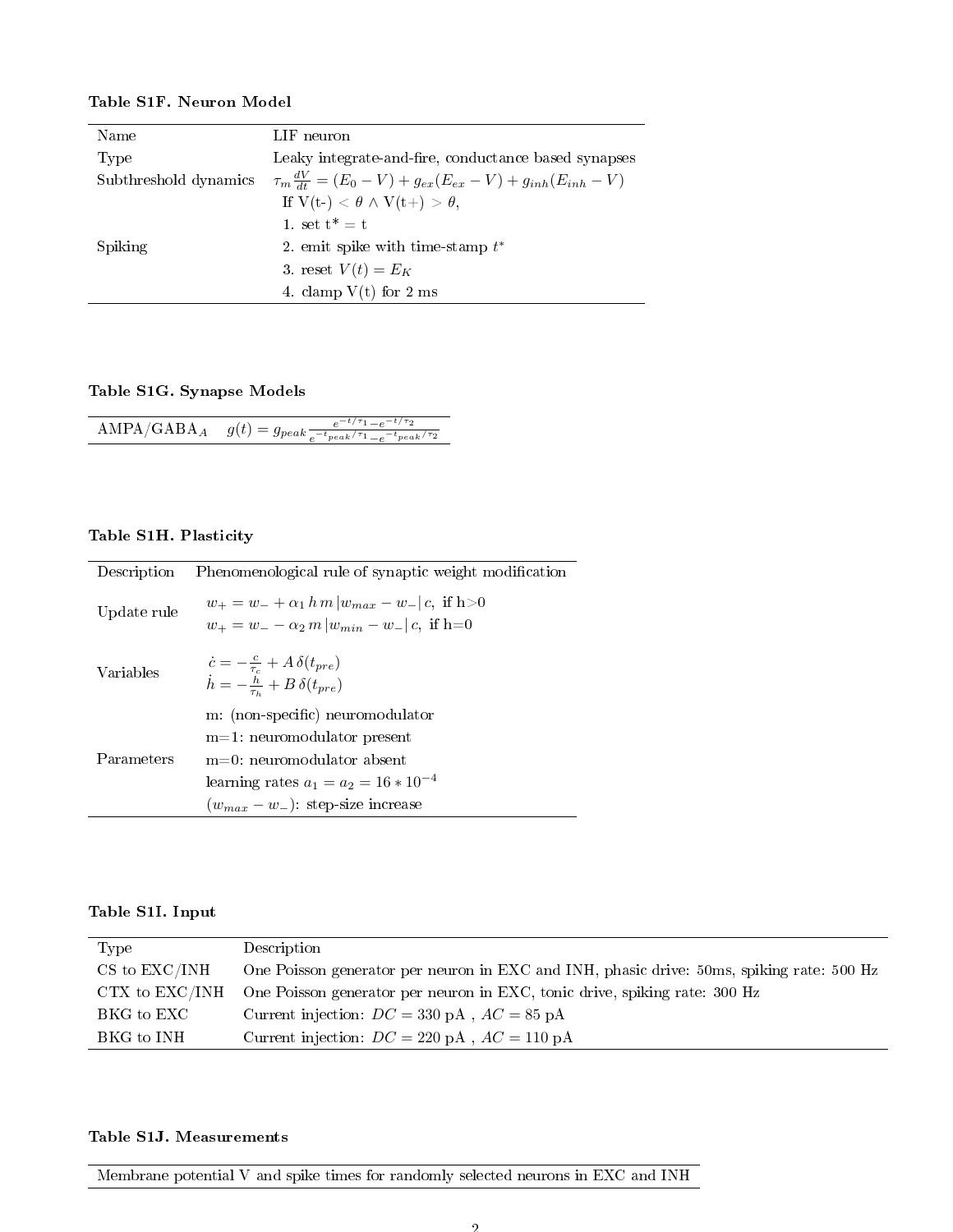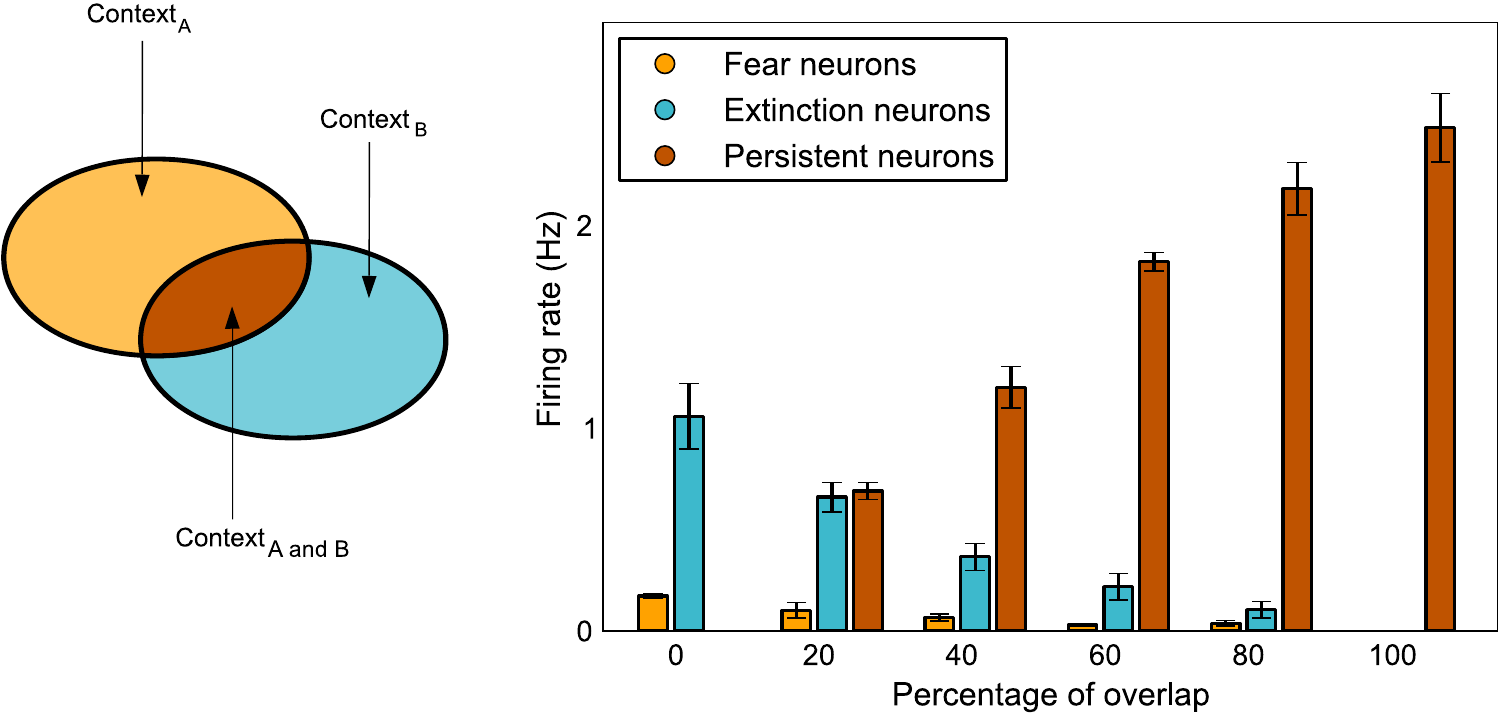